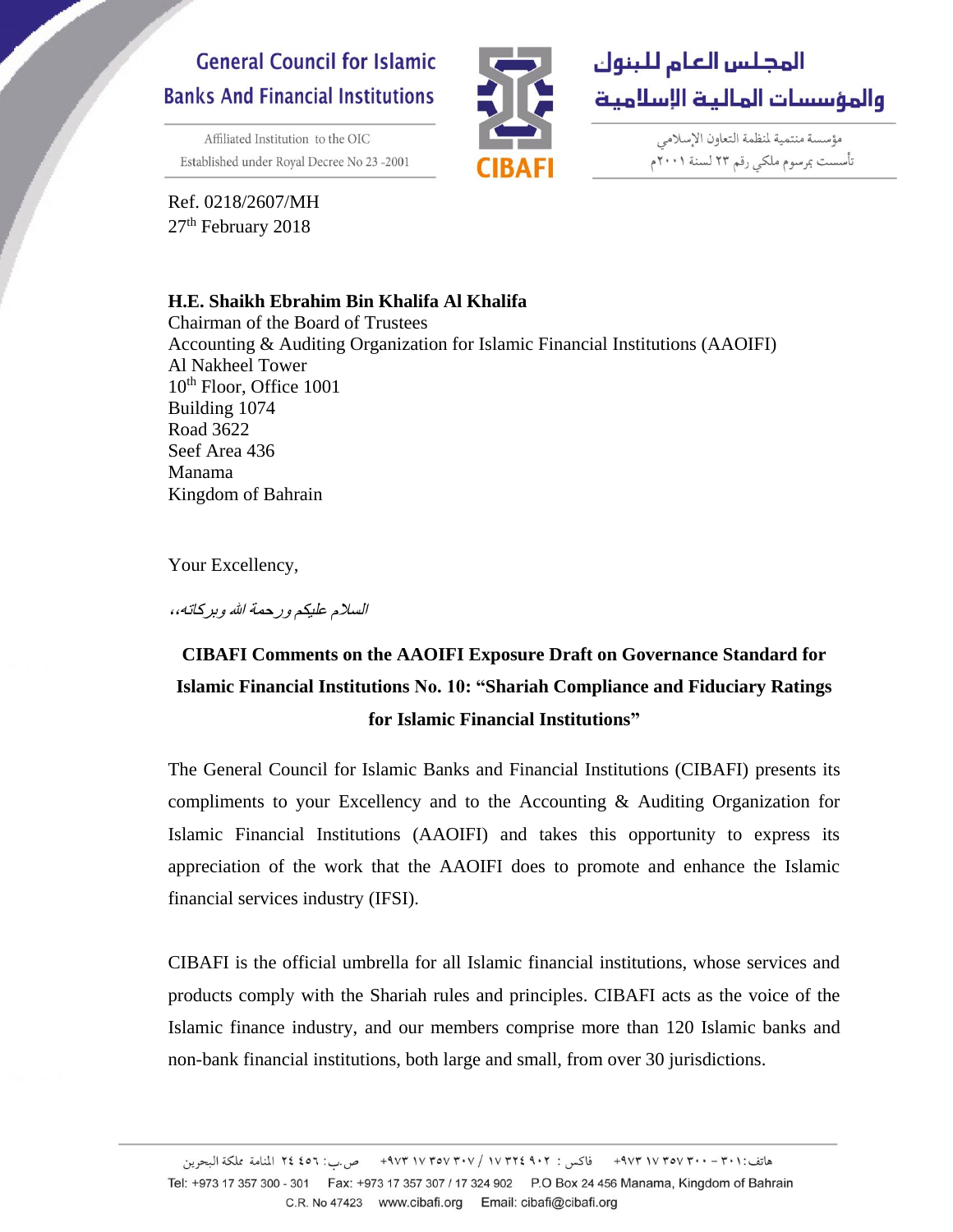We noted the request for comments on the Exposure Draft (ED) on the new Governance Standard for Islamic Financial Institutions No. 10: "Shariah compliance and fiduciary ratings for Islamic financial institutions", and welcomed this opportunity to offer our comments and recommendations. The comments contained in this letter represent the views of CIBAFI Secretariat and feedback received from our members. We are also attaching more detailed comments in the Appendix of this letter for your Excellency's and the AAOIFI's kind consideration.

**Firstly**, some CIBAFI members raised some concerns on the purpose of the ED. It is unclear how far customers and other counterparties would understand and use ratings of this kind, and therefore whether they would have any commercial value. On the other hand, any regulator with a sufficient interest in Shariah governance to consider mandating such a rating would be more likely to impose Shariah governance requirements on firms and supervise them directly. It is therefore unclear how Shariah compliance ratings would fit into the Shariah governance structure in different jurisdictions. This in turn raises the question of what purpose a standard in this area would serve for the Islamic finance industry.

**Secondly**, CIBAFI's members also noted that the standard was prepared with one particular rating agency. This may create a bias towards one rating methodology, especially as the ED contains detailed scoring, weightings, and rating scale. In turn, this might be problematic to other rating agencies in various jurisdictions.

**Thirdly**, CIBAFI recommends for more time to be spent on this standard on having discussions and views with different stakeholders from different jurisdictions.

We offer some more detailed comments on the text in the Appendix to this letter.

We would like to express our thanks to your Excellency and to the AAOIFI for its great effort and commitment with respect to developing standards that accommodate the interest of the global Islamic finance industry.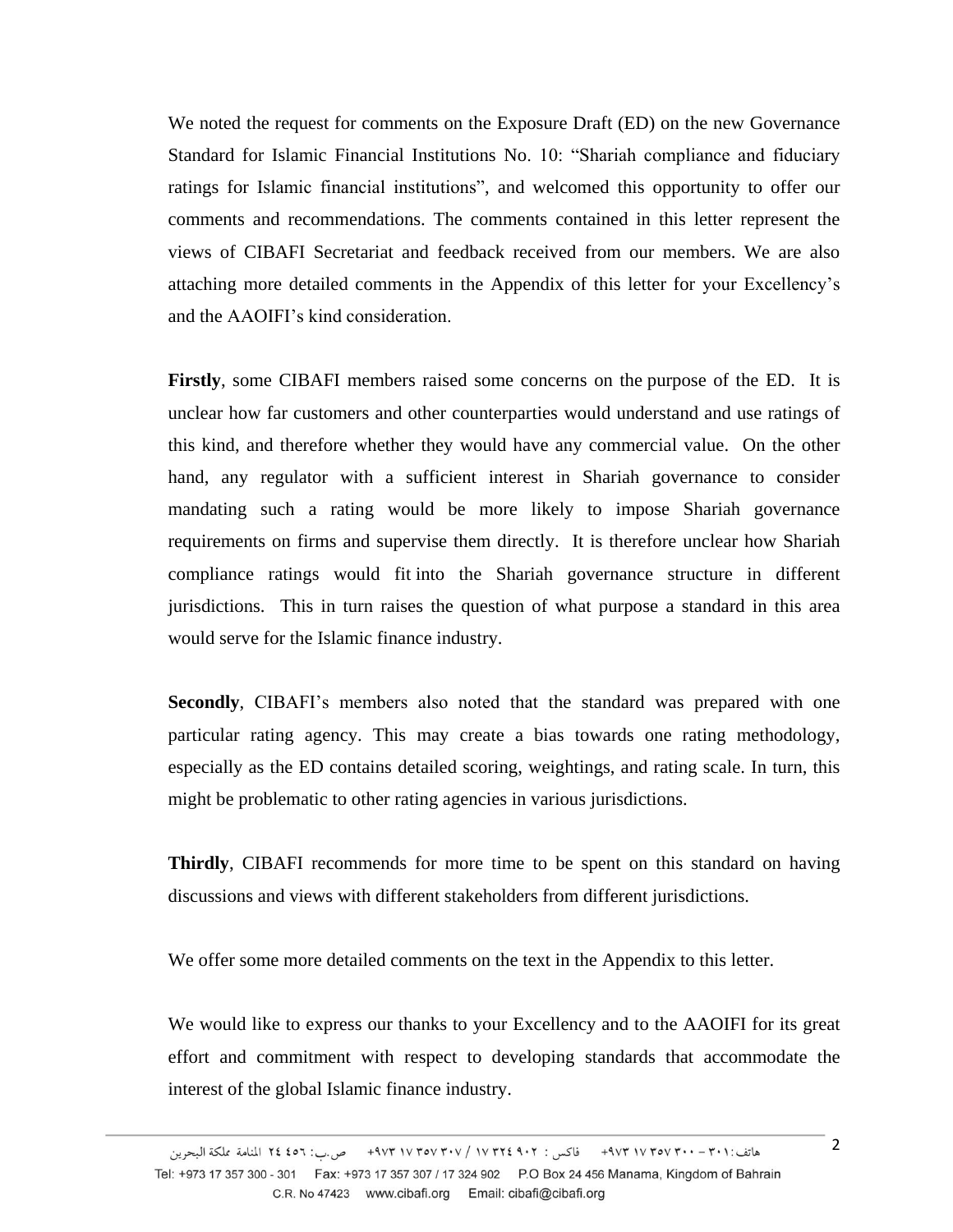We remain at your Excellency's disposal should you need any further clarifications on the above or on the attached Appendix.

Yours sincerely,

گ عبدالملم'

**Abdelilah Belatik** Secretary General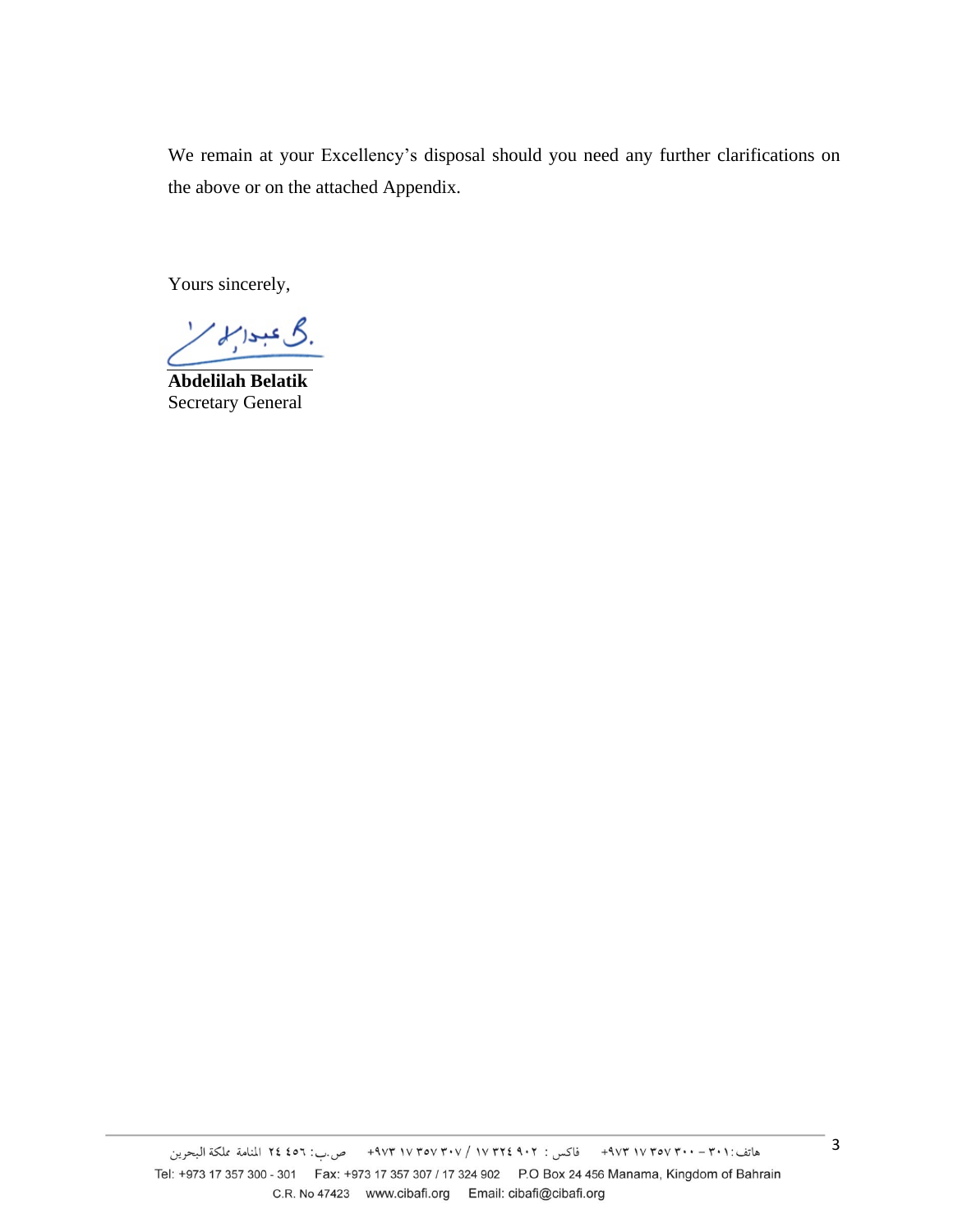### **Appendix**

# **Comments on the AAOIFI Exposure Draft on Governance Standard for Islamic Financial Institutions (GSIFI) No. 10: Shariah compliance and fiduciary ratings for Islamic financial institutions**

**CIBAFI's analysis has identified the following comments with regards to the specificities in the GSIFI 10 ED.**

## **Implementation of the standard**

Under other international standards, principally those of the International Organization of Securities Commissions  $IOSCO<sup>1</sup>$ , it is only credit rating agencies that are required to be regulated, and even the required regime is a light one. Ratings of the kind envisaged by this standard would not normally be regulated, and it is therefore difficult to see who might enforce the standard. It is therefore likely to be effectively voluntary.

Despite this, it is significantly more detailed than the international standards applying to credit ratings, for example in prescribing membership and operations of a rating committee, suggesting weightings of various factors and suggesting a ratings scale. We have some concerns about this, including whether the detail reflects too closely the practice of one particular agency and might therefore inhibit competition in the market.

#### **Regulation**

 $\overline{\phantom{a}}$ 

At some points (e.g. para 9c), the ED seems to assume that rating agencies will be regulated. As already noted, international standards do not require this except in relation to credit ratings, and even here the regime is a relatively light one which would not necessarily require, for example, formal "fit and proper" criteria.

<sup>&</sup>lt;sup>1</sup> Notably IOSCO Core Principle 22 (2017) and its Principles Regarding the Activities of Credit Rating Agencies (2013).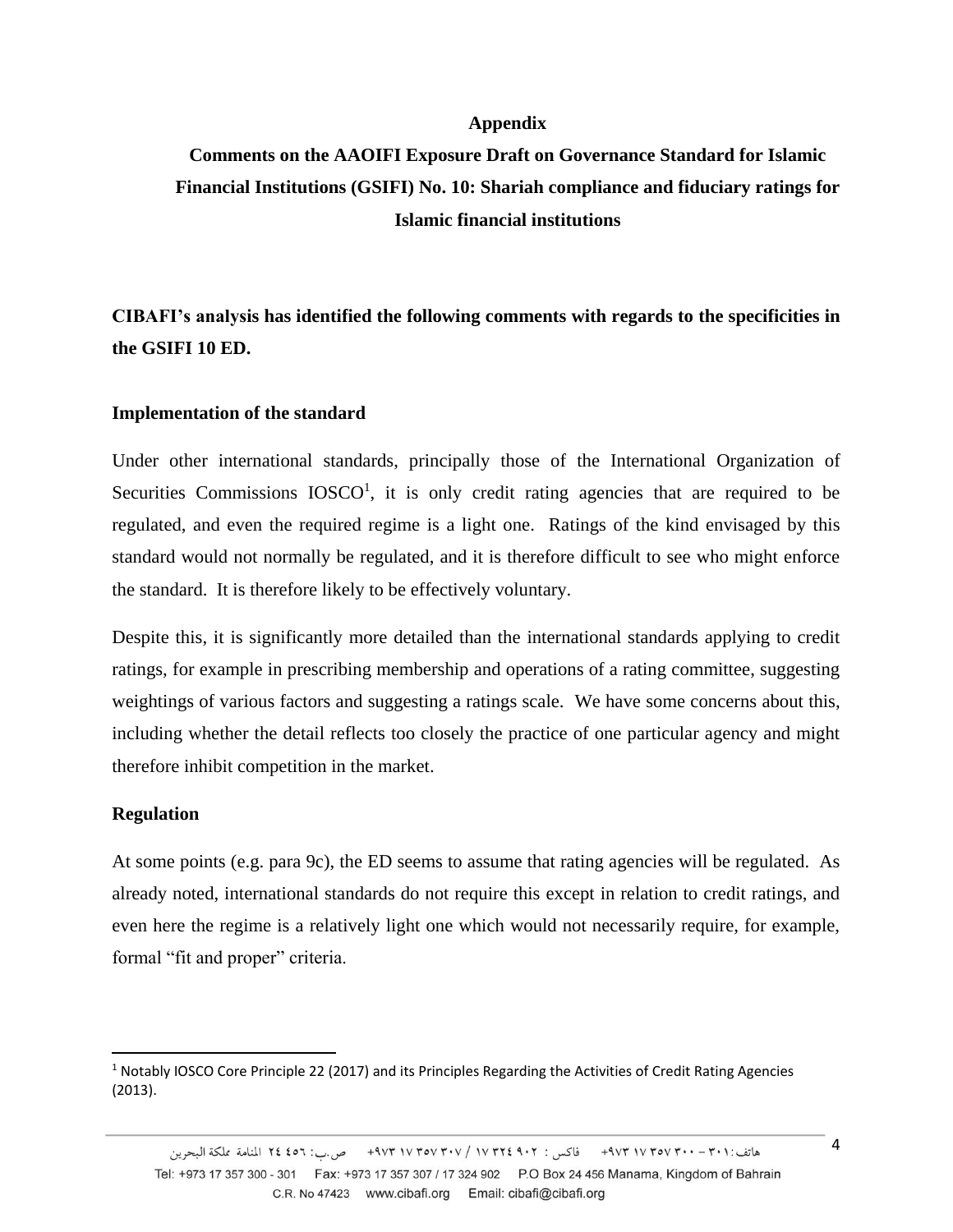# **Independence and Conflict of Interest**

The requirements for independence are set out in different terms (in para 15 and 16) from those in the IOSCO document referenced, and it is unclear why this should be so. Para 15c in particular is somewhat unclear; it is hard to see exactly what investments are permitted by it, and very unclear why over-the-counter transactions should be privileged over on-exchange transactions.

# **Quality control/quality assurance**

The ED uses the terms "quality control" and "quality assurance" essentially interchangeably. We suggest it should standardise on one of them and see "quality assurance" as marginally more appropriate to this context.

# **The elements and assessment scope for a rating service**

The elements of Shariah compliance and fiduciary ratings in the ED include: Shariah compliance (i.e. compliance with Shariah principles and rules), Shariah governance, corporate governance, transparency and disclosure, ethics and values as well as fiduciary performance. CIBAFI noted that these elements are highly interrelated, for example transparency and disclosure with governance; while we see merit in being clear that all of these should be covered, there is also a need to ensure that overlapping areas are not rated twice and that use of standards is consistent. See below.

# **Shariah governance framework and corporate governance practices related to Shariah governance and other applicable hierarchies**

The ED defines the applicable hierarchy for the benchmarked parameters in several areas with regards to Shariah principles and rules (para 20, 21). It begins with the AAOIFI Shariah standards, followed by local regulatory standards, Central Shariah Board rulings, relevant AAOIFI accounting standards, and Shariah Supervisory Board rulings. With regards to Shariah governance framework (para 22), the hierarchy starts with the AAOIFI governance standards, followed by the Islamic Financial Services Board (IFSB) Shariah governance standards, and finally the Shariah governance regulations issued by the respective jurisdiction's regulator. The hierarchy for corporate governance practices is similar, but with the positions of the AAOIFI and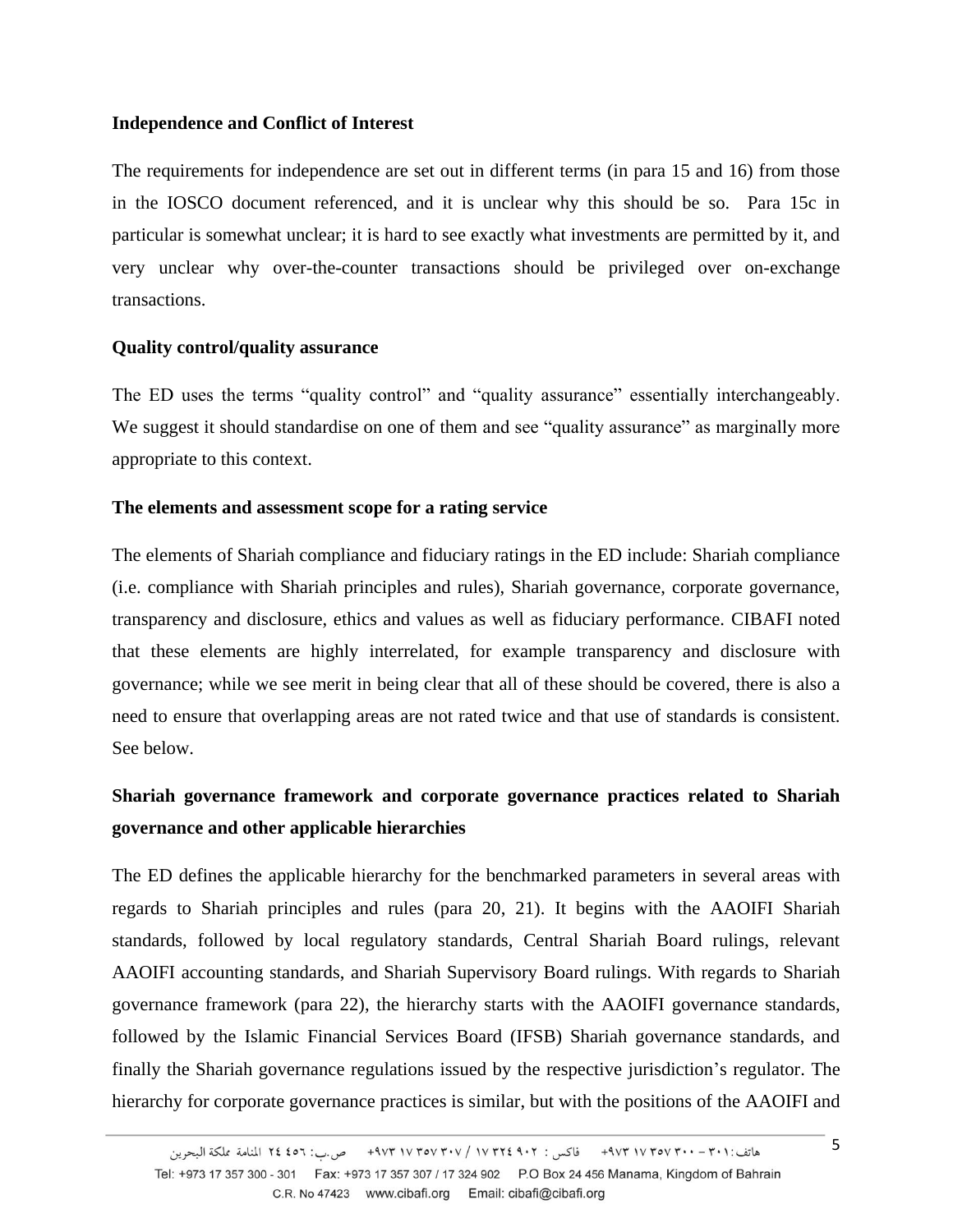the IFSB reversed. There are minor variations of this ordering for transparency and disclosure (para 24) and ethics and values (para 25). In all hierarchies, the AAOIFI and the IFSB standards are put ahead of any national standards or framework. CIBAFI members have some concerns that this hierarchy of application may not be realistic in application in many jurisdictions, given that IFIs are likely to be legally obliged to follow local regulatory standards despite of these conflicts with the AAOIFI or the IFSB standards. In addition, some standards cover more than one area; for example, the IFSB's standard on corporate governance in Takaful (IFSB-8) covers aspects of general corporate governance, ethics and values, and transparency and disclosure. The different hierarchies in each area therefore give some scope for confusion in the areas of overlap.

## **Tiered and jurisdiction specific rating considerations**

The ED states (in para 27-28) that ratings may be provided in a tiered manner or on a jurisdiction specific basis, which may reflect separately an international benchmark and a jurisdiction level benchmark. In both manners (tiered rating, or a jurisdiction specific rating), the benchmarked parameters, depending upon the respective jurisdiction's regulations (in para 20-26), may change the above hierarchy of resources or may ignore one or more of the resources

We have assumed that this is an attempt to cater for the possibility discussed above that local regulatory standards may not follow the international ones mentioned. However, these two paragraphs do not seem to be clear and therefore need more explanation. Moreover, the using of phrases such as "may change" and "may ignore" do not seem to provide the degree of clarity expected in a standard.

#### **Relative weightage of benchmarked parameters**

The ED provides (in para 30) a suggested distribution of weightage to benchmarked parameters as follows: a. Compliance with Shariah principles and rules (30% - 35%); b. Shariah governance framework (15% - 20%); c. Corporate governance practices related to Shariah governance (10% - 15%); d. Transparency and disclosure (10% - 15%); e. Ethics and values (10% - 15%); and f. Fiduciary responsibility and performance (15% - 20%). It is difficult to see what force this, and also the proposed rating scale (in para 36), have given that they are only "suggested". It may be that the standard should be silent on these points (which, as noted, are not covered in the international standards for credit ratings), if it cannot be definitive.